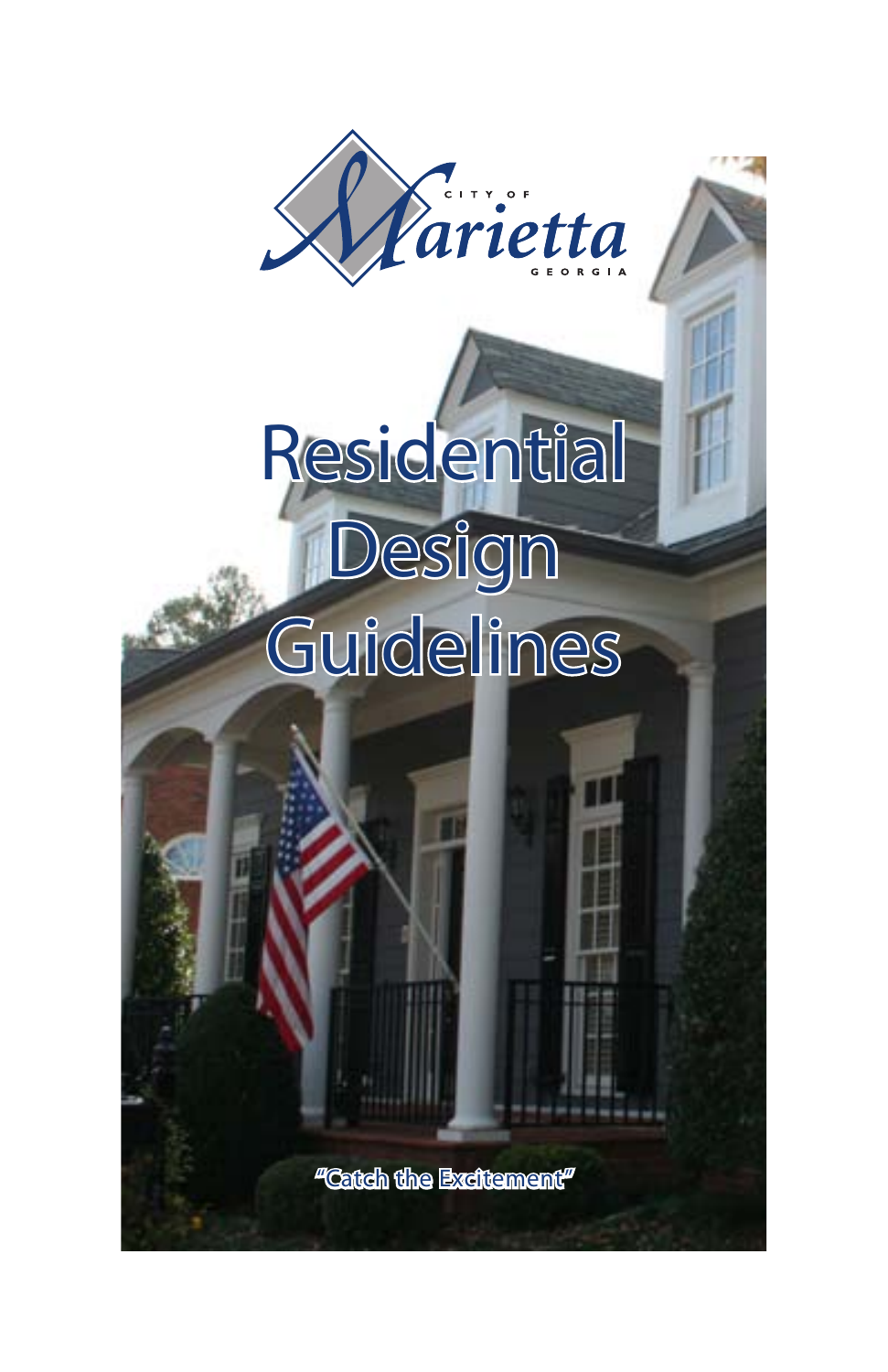# Welcome to Marietta!

US uring the next 24 months, over \$344 million in new<br>development offering over 900 residential housing options at 1<br>Marietta. Exciting changes are taking place all over the city because of a development offering over 900 residential housing options at 11 convenient locations will be under construction in the heart of defined vision our citizens helped create.

While embracing the importance of quality development in Marietta, city leaders recognize the need to establish a standard for sustainable design.

In an effort to serve both the citizens of the city of Marietta and the development community, city leaders have designed this brochure to serve as a guide for developers in designing residential products.

# Four-Sided Architecture

## **12-11-06 Amended Definition:**

Four-sided architecture involves a process during the building design phase of incorporating design elements into each of the four sides of the building while pairing economic feasibility with sustainable design.

Design elements on all sides of a building are compatible with the front elevation and/or the adjacent buildings. Architectural elements such as, but not limited to, window mullions, shutters, masonry exterior veneers, cornice detailing and window casing should demonstrate consistency on all four sides of the structure. This eliminates "brick front" or "3 sides brick" architecture and addresses the design and detailing of a building as opposed to the exterior finish material. If the budget requires the use of less expensive finish materials (i.e. siding or batten in lieu of stone or brick), the transition to these materials should be done at corners only and preferably should be incorporated on all elevations to reinforce the equal importance of the sides and rear.

While embracing the importance of quality development in Marietta, city leaders recognize the need to establish a standard for sustainable design.

In an effort to serve both the citizens of the city of Marietta and the development community, city leaders have designed this brochure to serve as a guide for developers in designing residential products.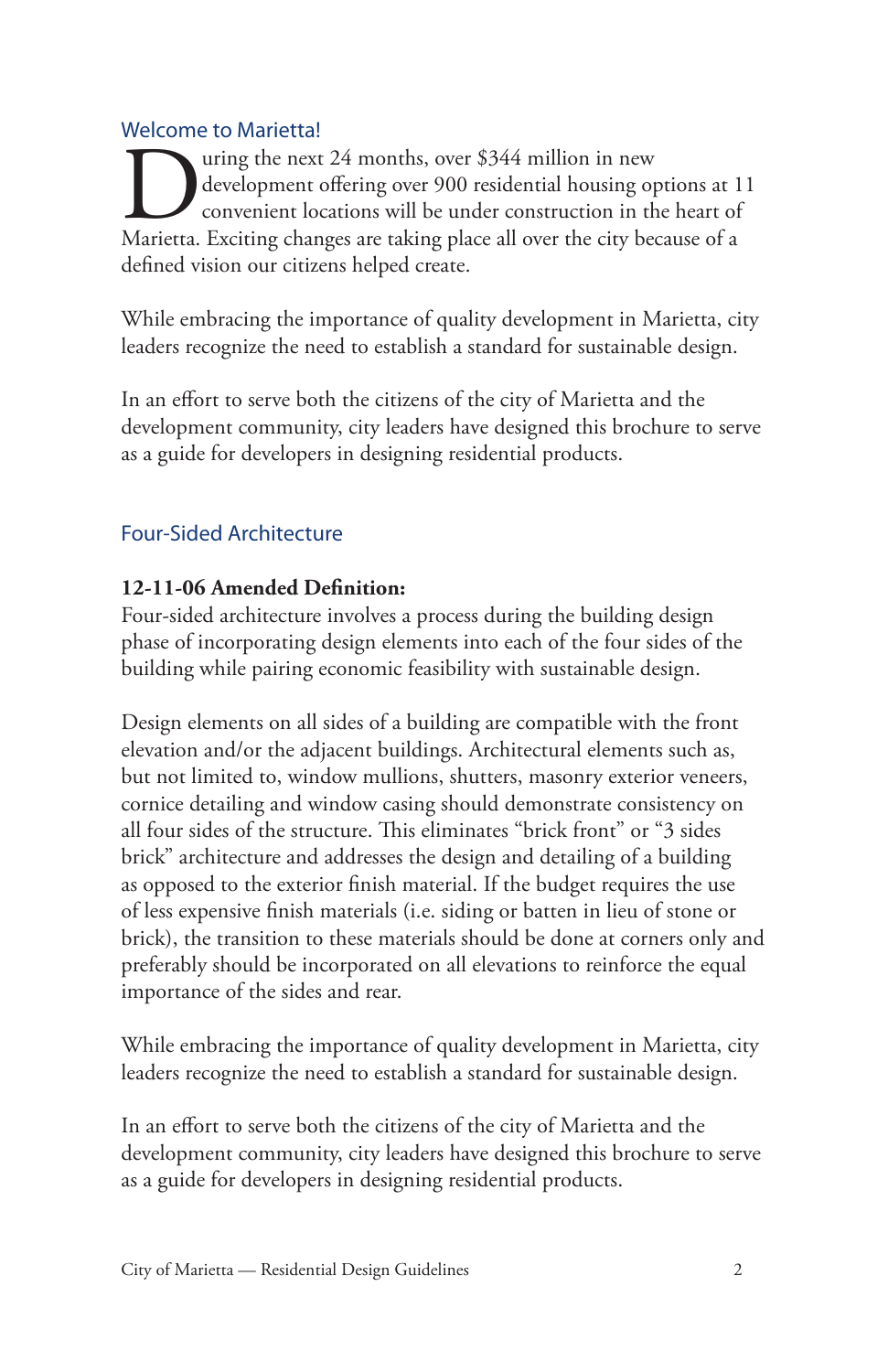# Residential Design Guidelines

Design Guidelines are established to ensure that public and private development projects implement the goals, objectives, policies and character of the city ofMarietta.

The Guidelines provide a framework for:

- Enhancing the quality of the residential built environment;
- Achieving quality contextual design
- Encouraging a diversity of architectural styles
- Providing design flexibility instead of aesthetic control
- Creating a pedestrian-oriented environment built upon the city's history and activities
- Protecting and improving property values
- Providing investor and property owner confidence through design continuity

The Design Guidelines achieve the above through standards for new construction that regulate site design, residential building placement and residential design.

**This brochure focuses on residential architecture and design**. The Guidelines include an explanation of the general and specific design principles, as well as a series of statements describing appropriate and inappropriate design solutions to implement those principles. Photographs and drawings are also included to illustrate acceptable and unacceptable design solutions.

Our approach values creativity and allows for numerous design solutions for any particular project.

# Residential Design

The purpose of residential design guidelines is to establish design standards for new construction. The first step in design is to identify a home's orientation and placement to contribute to a unified streetscape creating a sense of place. The second critical part in design is a residence whose form and architecture contributes to the character of the neighborhood.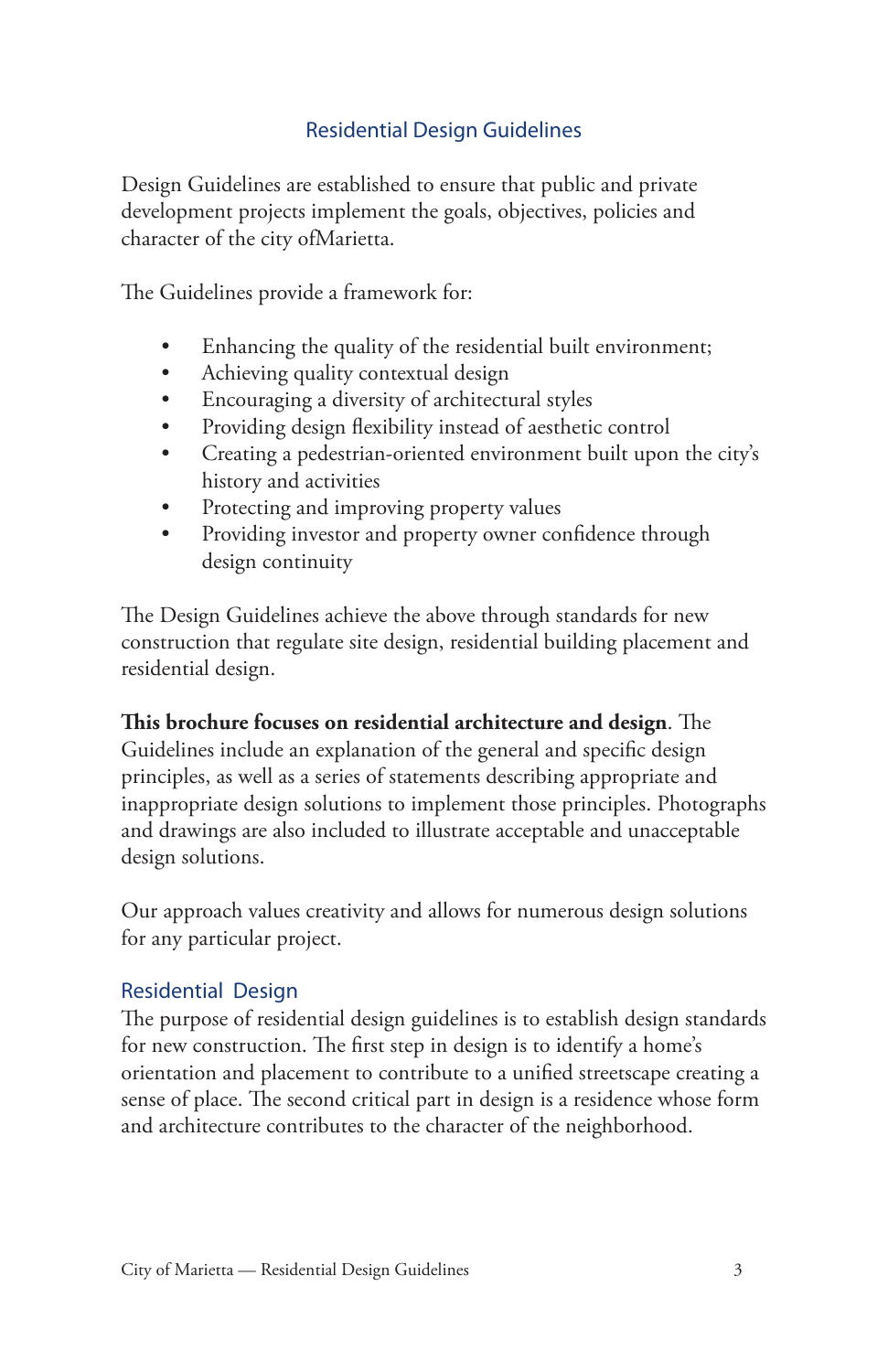

Successful residential design is a marriage between form and architecture to visually connect with the desired character of the area. A compatible structure is one that possesses patterns of form and architecture that are found in similar residential units creating "points of agreement" between them while retaining the individuality of the residence.

**Quality urban design balances a respect for an area's existing or desired pattern with the design of new structures.**

#### Architecture

The architectural style of new residential development or redevelopment should be consistent with the definition of four-sided architecture.

Architecture refers to the relationship and culmination of the various features of a building including texture, proportion, entrance design, doors, windows, trim details, roofs, materials and color in addition to the mass and scale.

A variety of architectural styles exist within the city ofMarietta and the guidelines should not prescribe any one architectural style as being the most appropriate. Residences in all the neighborhoods of Marietta represent a broad range of styles typical of trends of the late 19th to early 21st centuries with no singular style being predominant.

Therefore, no one particular style or theme will be mandated for any neighborhood. New residences may use a variety of architectural styles as appropriate to the intended use of the residence and the context of the surrounding area. New design may use contemporary materials to adapt historic design elements into a new residence.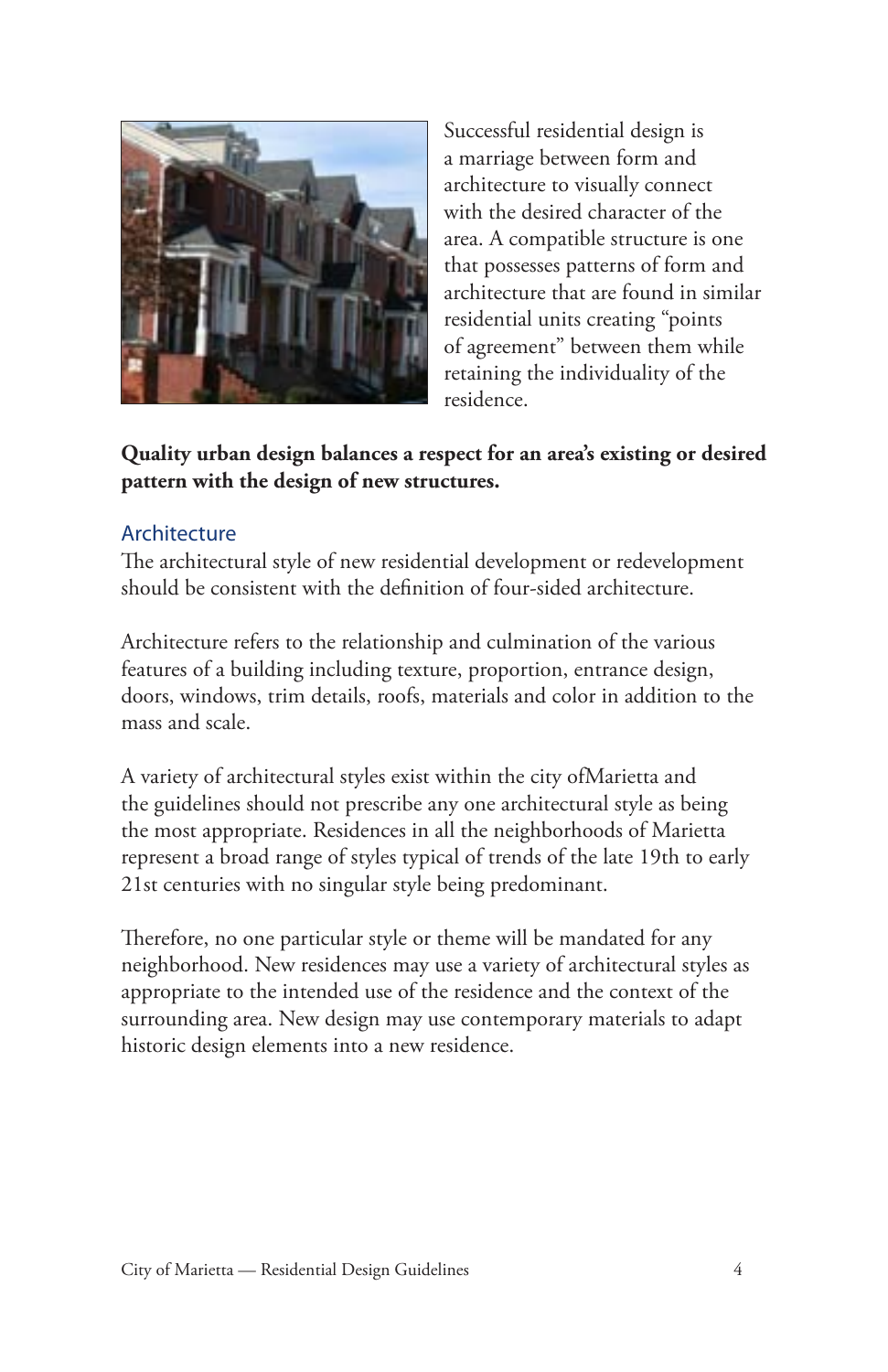Appropriate:

- New development that incorporates an architectural style or architectural elements consistent with the desired style of development in the surrounding neighborhood
- New development that complements the architectural heritage of the district in which it is located
- Multiple residences within a single development that relate architecturally with each other and the elements of the surrounding neighborhood

Various architectural elements that may be found on a home:

- 1. Transoms
- 2. Trim detail
- 3. Porch
- 4. Shutters
- 5. Window mullions/casings
- 6. Brick detail
- 7. Cornice detailing
- 8. Masonry exterior veneer



Inappropriate:

- No architectural elements
- Use of an architectural style that does not complement the fabric of the surrounding neighborhood
- Exact replication of each residence •

All facades (sides) of a residence should reflect a unified architectural treatment; however, there is a hierarchy of treatment based on location, function and level of pedestrian interaction. The specific guidelines for facades are divided into front, side and back facades. Façades should use a combination of architectural details, materials, window and door patterns and other design features to form a cohesive and visually interesting design.

The design of the front of the residence is critical for the atmosphere to be created along the street front.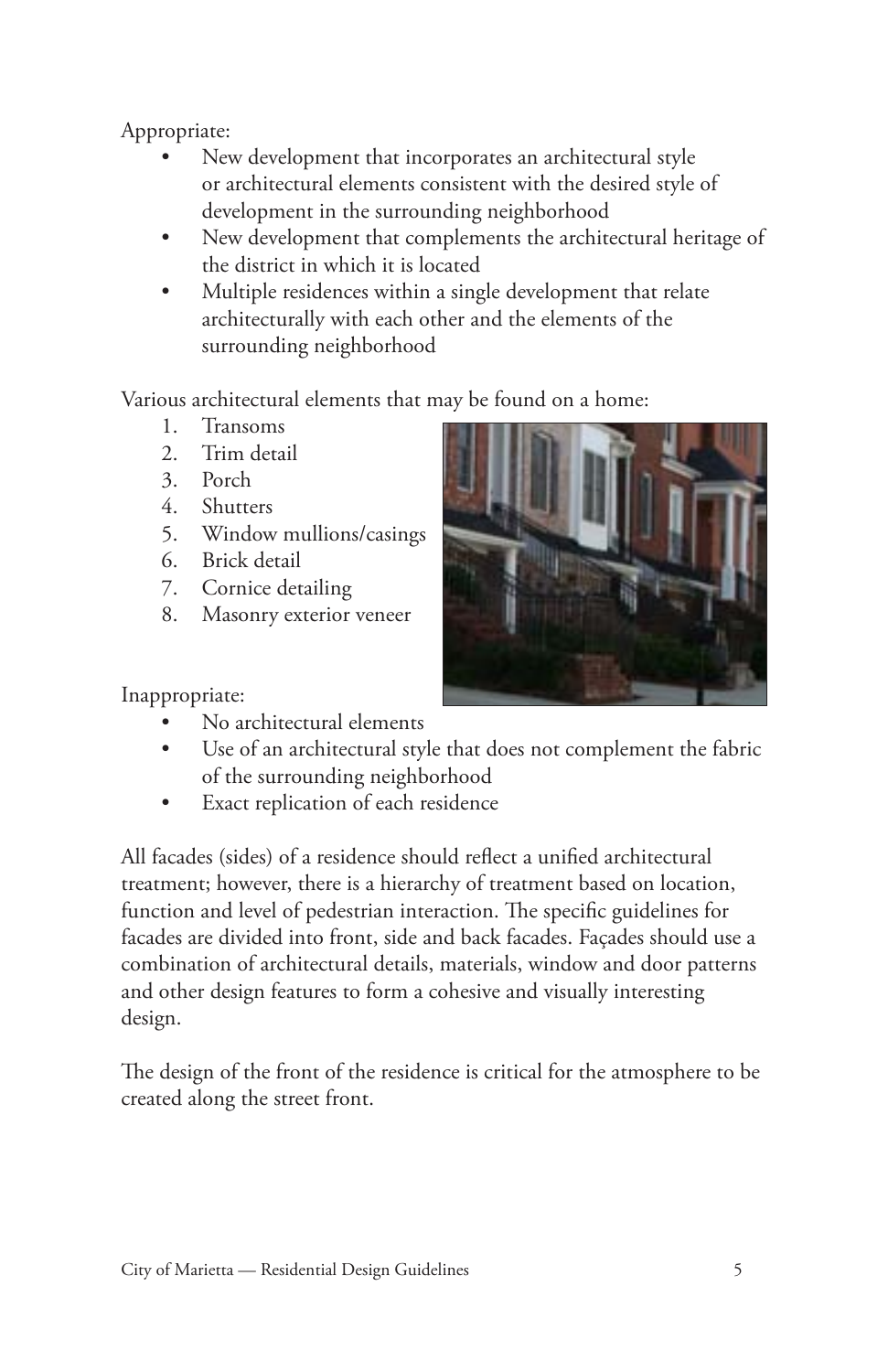# Front Side of Residence

Appropriate:

- The front of a residence is the most highly designed side utilizing the following elements:
	- A change in plane, building wall projection or recess
	- Architectural details
	- Variety in color, material, texture
	- Ornamental doors
	- Porch
	- **Shutters**
	- Primary entrance emphasized through the use of a gable or stoop
		- Arches, columns, cornices



Inappropriate:

- Facades without articulation or other architectural detail to provide visual interest and variety on the facade.
- Exact replication of each residence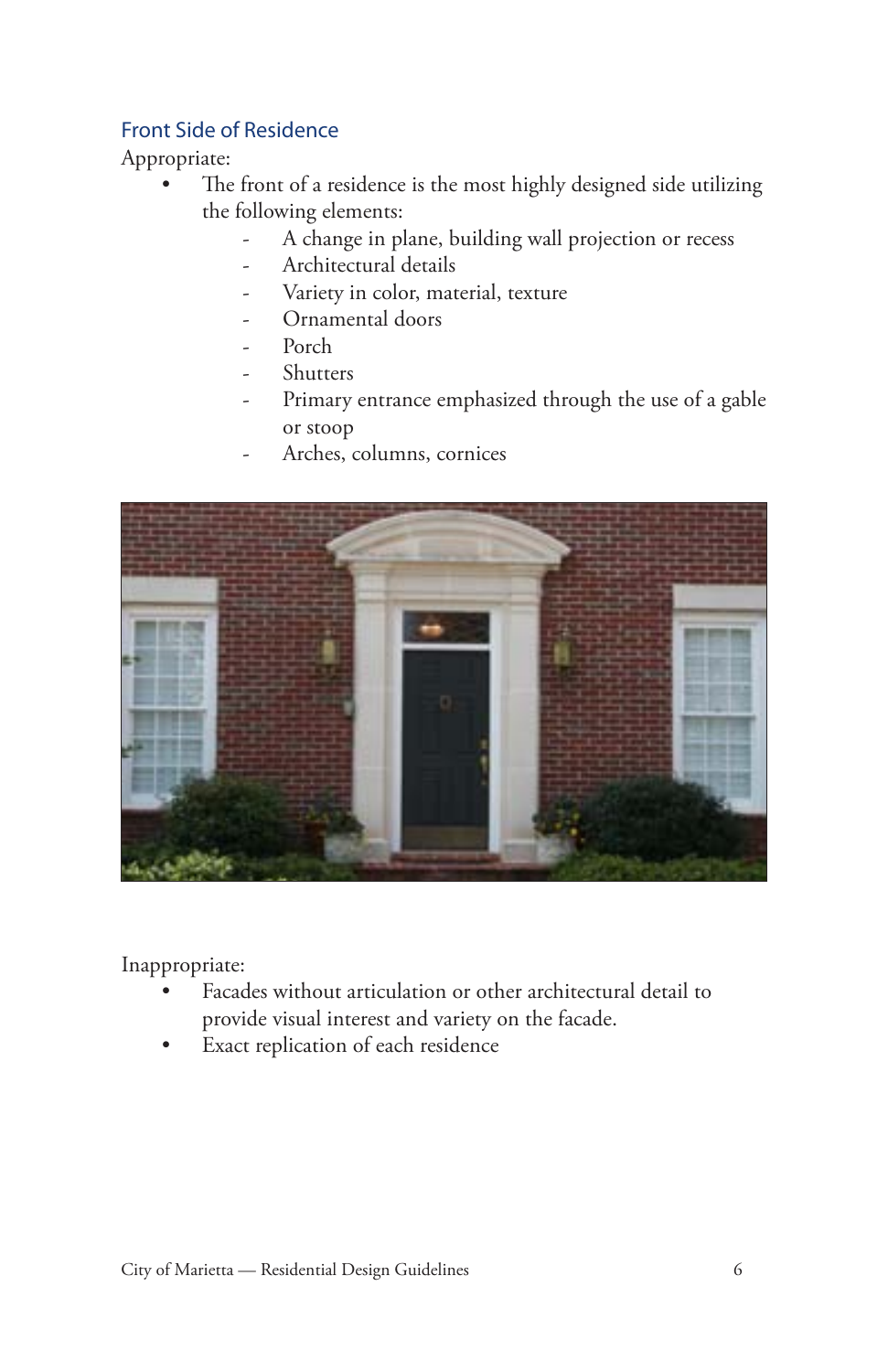#### Side or Rear of Residence

A side or rear façade may face alleys, parking areas or neighboring residences. The level of design along a side or rear façade, while perhaps not as intense as the front façade should continue the architectural style of the residence and use the same quality of materials.



- An overall design of the side or rear façade(s) of the residence should be consistent with that of the primary façade with regard to architectural style, materials, finish, color and detail
- Architectural embellishments, decking, awnings, and landscaping are used to identify the rear entrance

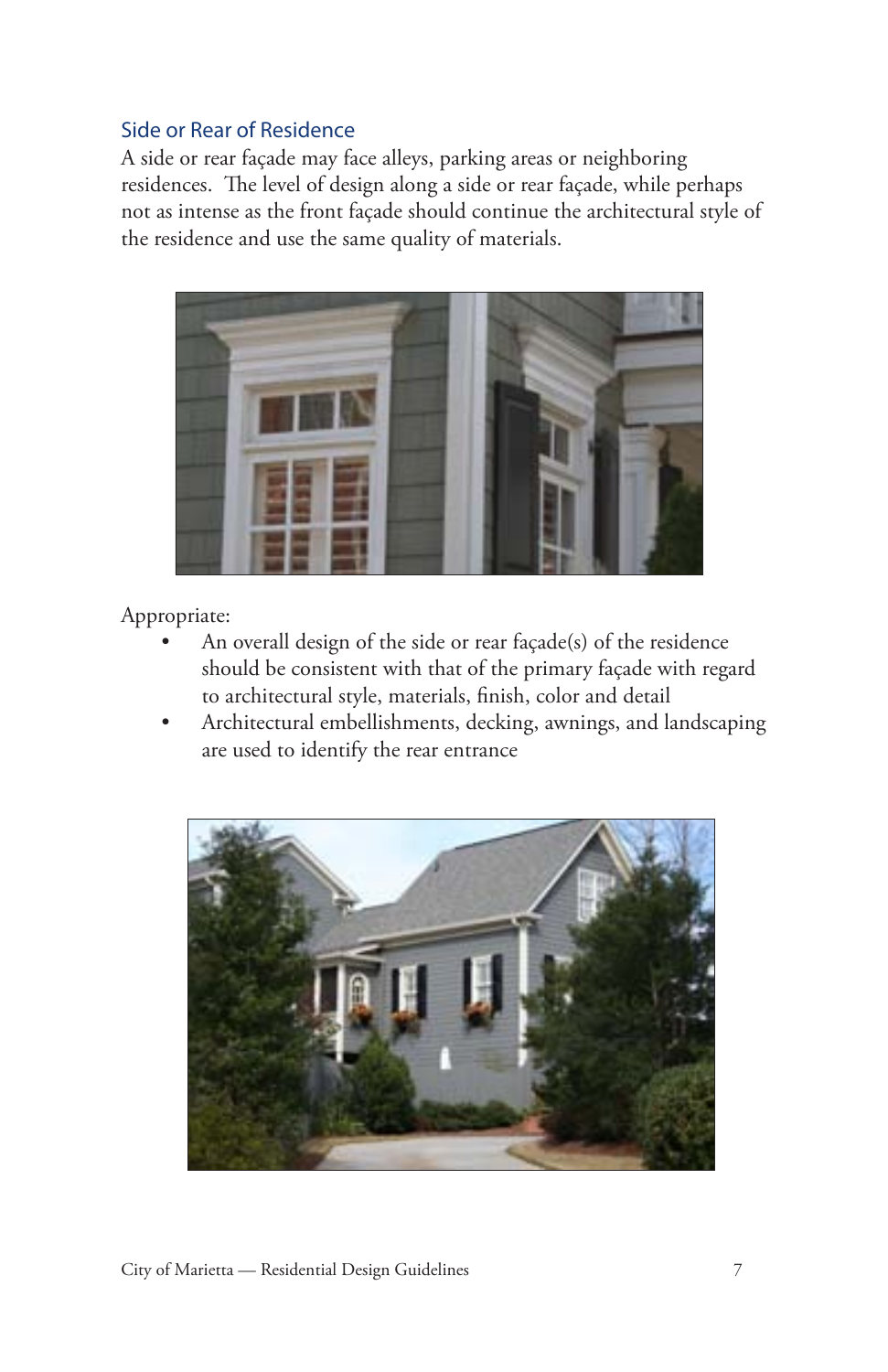A rear or side façade that does not enhance or support the architectural style of the building



#### Windows and Doors

Windows are a vital element,

which link the private (space within a residence) and public (space such as streets, sidewalks, etc.) realms. Doors are also a vital element providing not only visual but, physical connections between the public and private realms.

Appropriate:

- Windows that are appropriately sized for the scale and style of the residence on which they are located
- Windows within a development that creates a consistent and cohesive fenestration pattern
- Windows that are similar in proportion to windows in neighboring residences or with established and/or desired patterns along the



adjoining block. The degree of similarity of the window pattern increases in importance the closer the residences are to each other

- Screen doors provided the design is compatible with the architecture and materials of the residence
- Doors that enhance and support the architectural style of the residence
- Doors with transoms when appropriate for the architectural style of the residence

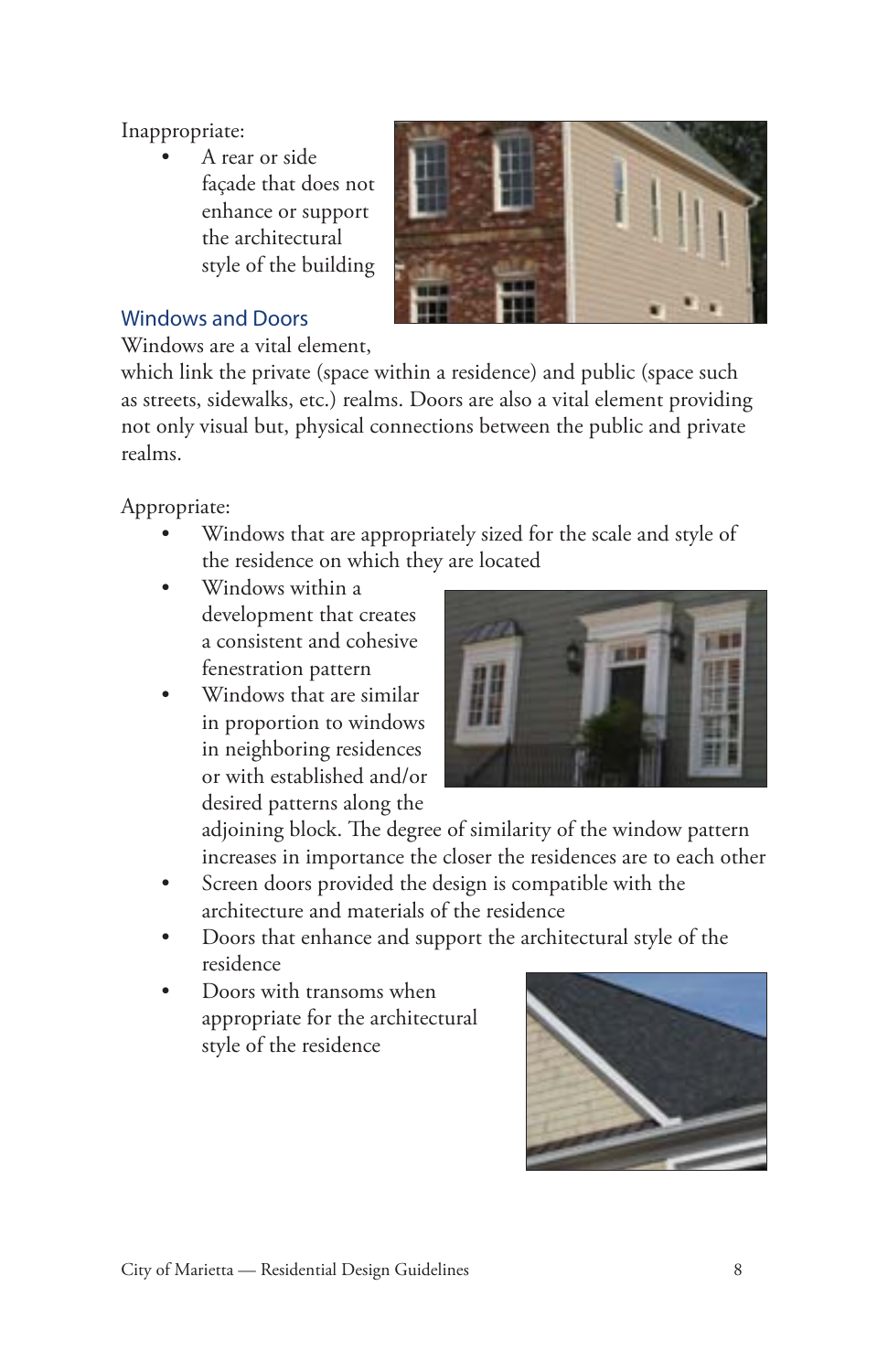- The use of incompatible window types and shapes on the same residence
- Blackened out windows or any other use of material that achieves that effect
- Boarded up windows (except during construction or during a reasonable repair period or subsequent to a weather advisory)
- Walls without windows along street frontages
- Doors that are out of scale and/or character with the rest of the residence
- Doors that do not enhance the architectural style of the residence

# Roof Design

Roof forms are one of the most highly visible components of a residence. Not only do they provide a vital function, but they contribute to and are integral to the overall residential design through the use of distinctive, defined styles and decorative patterns and colors.

- A roof consistent with the style of the residence utilizing architectural elements such as cornice treatments, roof overhangs with brackets, and richly textured materials
- Multiple rooftops on varying levels on large residences to help break up the vertical mass of a residence

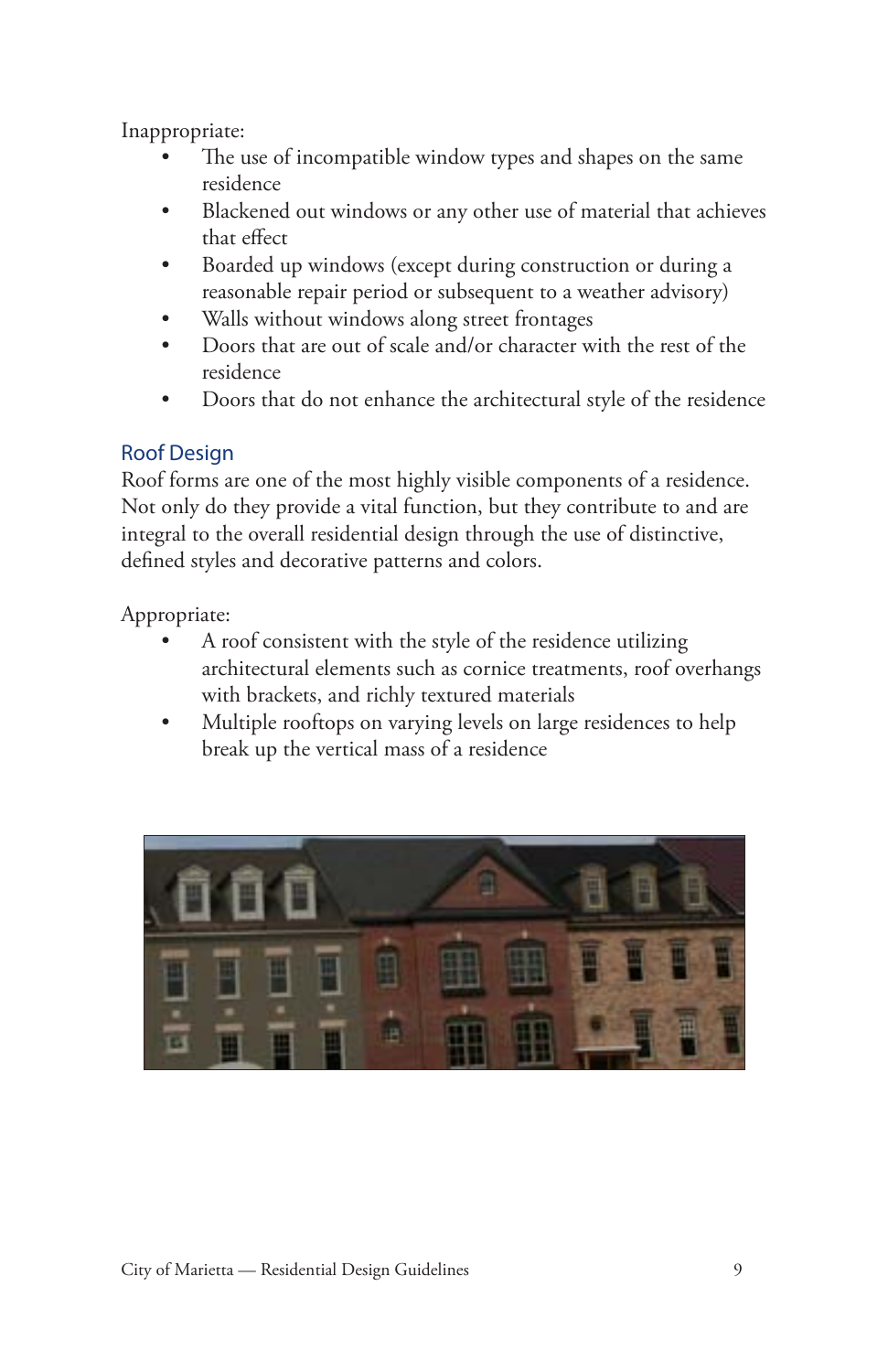- Colored stripes/bands on flat roofs
- Mansard roofs that are out of scale with the residence
- Flat roofs within public view from grade not hidden by a parapet or other architectural feature
- Roofs inconsistent with the architectural style of the residence

# Other Architectural Features

The same amount of thought and care should be put into the selection and installation of other architectural features as for more obvious features such as roofs, doors and windows. A variety of other features can provide the perfect accent or finish to a residence, or conversely, ruin an otherwise wonderful home. These may include door handles and hinges, mail slots, clocks, fire/emergency escapes, shutters, awnings etc.

- Shutters and canvas awnings sized to match the corresponding window openings
- Shutters and awnings the shapes, materials, proportions, design, and color of which are in character with the style of the residence
- Fire stairs/egress designed as unobtrusive as possible by matching the primary structure with regard to materials, design and color of the structure. Where feasible, they should not be visible from the street
- The inclusion of other architectural details and elements (railings, flower boxes, etc.) as appropriate to the style and function of the residence
- Architecturally integrated with the design of the home
- Gutters, downspouts, utility boxes, meters, etc. located as visually unobtrusively as possible. Where feasible, they should not be visible from the street



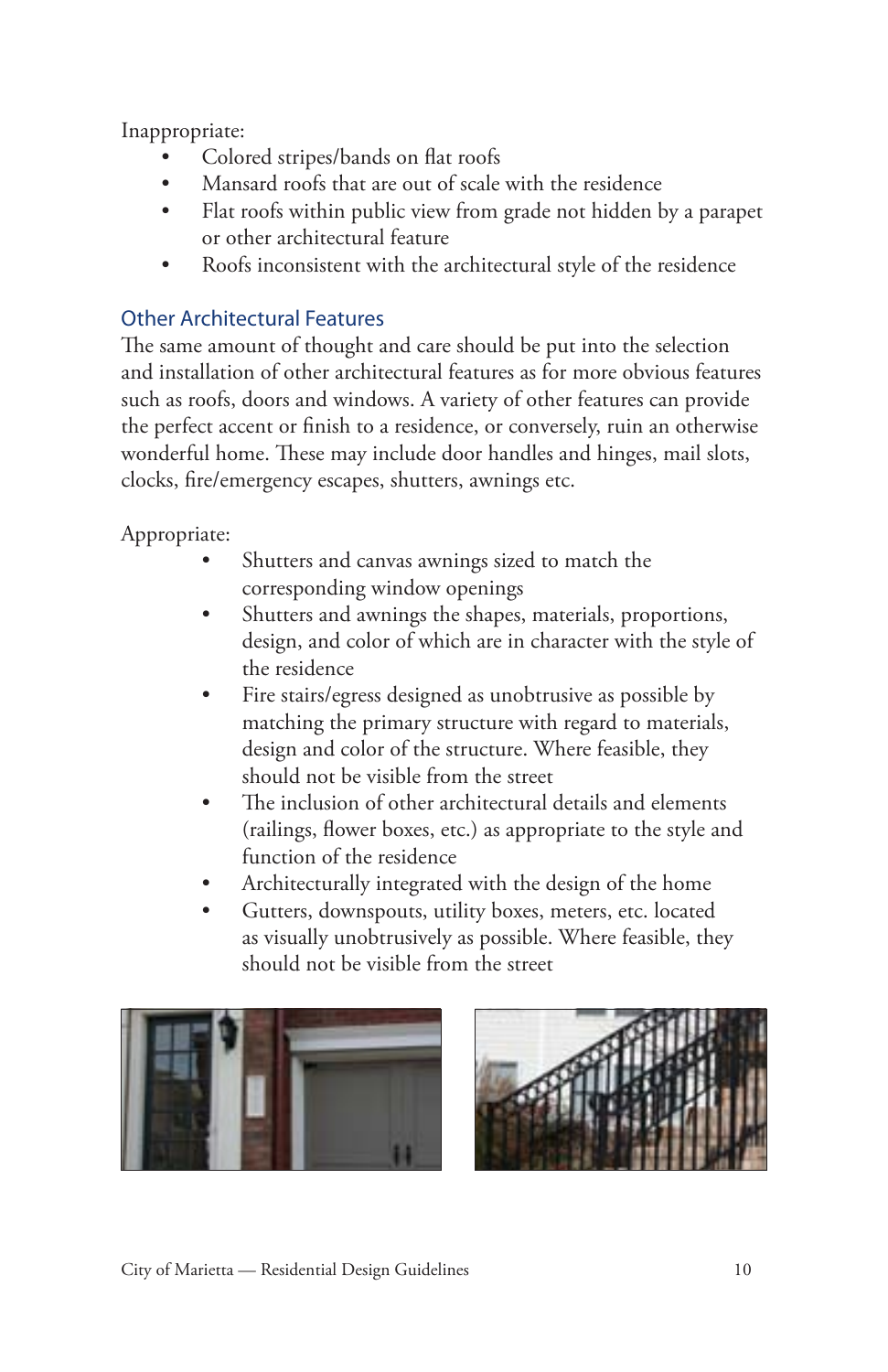- Awnings made of high-gloss or fabrics which appear to be plastic
- Satellite dishes visible from the street

## Materials and Color

#### **Materials**

The correct choices of residential building materials are paramount in the success of any development. Residences should be constructed of high quality, long lasting materials to contribute to Marietta's stability, character



and pedestrian experience. Important character defining details such as brick patterns, joint spacing and color should be incorporated into the design.

- Materials compatible with the existing and/or desired context of the surrounding area and that are common to the area's historic construction methods/style
- The use of high-quality materials which result in residences that will be as maintenance free as possible and long-term components of the urban fabric
- Residential building materials consistent with and relating to the architectural style of the residence
- Building materials appropriate to the scale of the residence
- The use of contemporary materials adapted to historic design elements
- Use of the following durable materials: brick, stucco, stone or fiber cement siding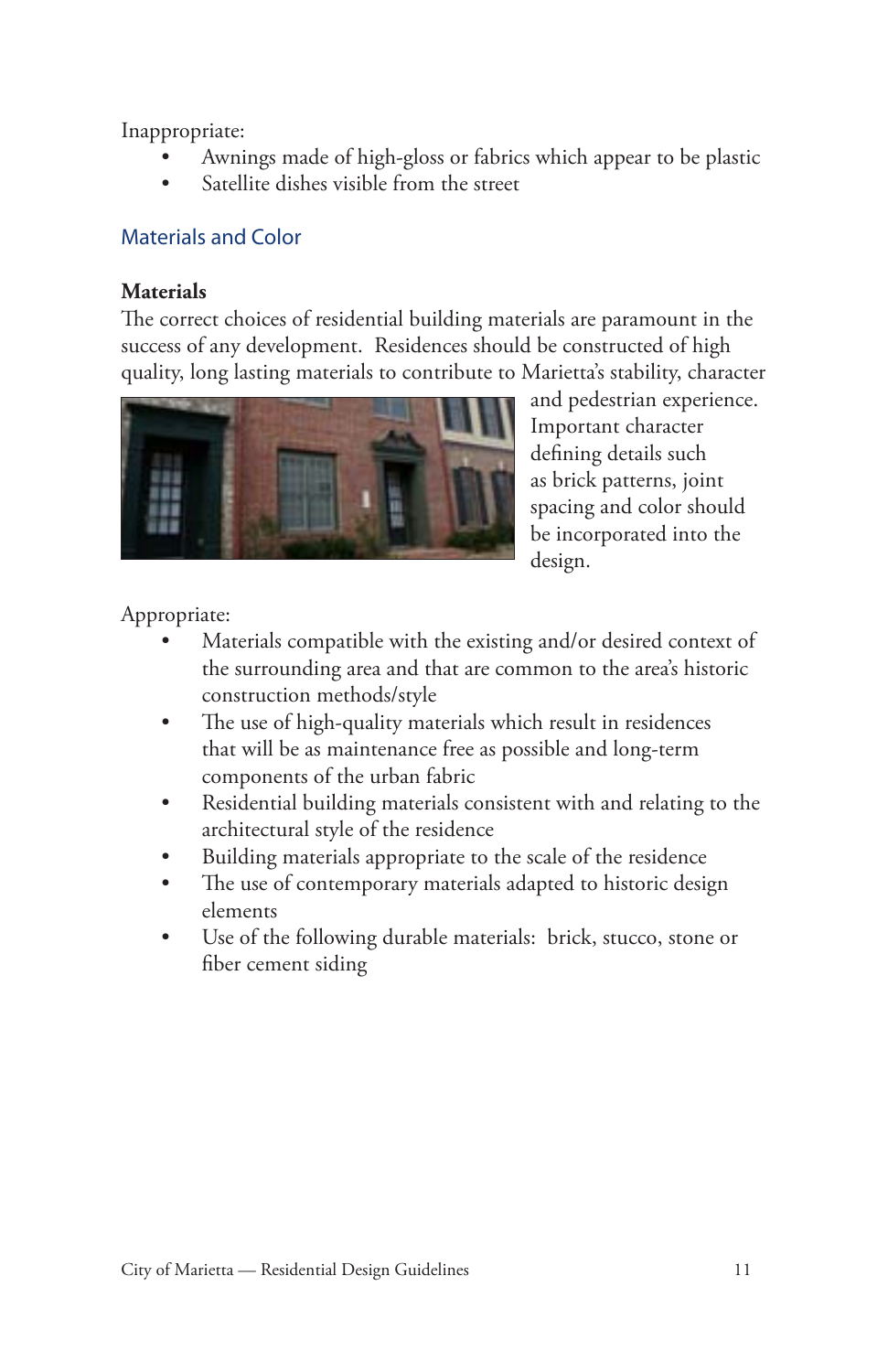- Exterior walls designed and/or constructed of materials with a limited life expectancy
- Materials incompatible with the architectural style of the residence
- The use of the following materials on building exteriors:
	- o Poorly crafted or "rustic" woodworking and finishing techniques
	- o Vinyl siding
	- o Mill finish aluminum extrusions for windows and doorways
	- o Unfinished cinder block walls

# **Color**

The color palette of a residence is composed of the colors of the main body of the residence, trim and accent colors. The colors chosen for awnings,



shutters and roofs also contribute to the overall color scheme of a residence. The overall color scheme of a residence or development should reflect a cohesive pattern.

These guidelines recognize that the review of a residence's color scheme is a balance between an

owner's creativity and individuality, the architectural style of the building and an overall harmonious vision for the neighborhood.

The use of a single color on all surfaces should be avoided. A two or three-color scheme is encouraged to provide visual appeal. The main body color should be the predominant color of the residence. The trim color is applied to architectural elements such as windows, doors, columns, porches etc. The trim color should be a lighter or darker tone of the main body color, a complimentary color to the main body color or a neutral color. In a three-color scheme,



the accent color should be used sparingly to highlight certain architectural elements such as a front door.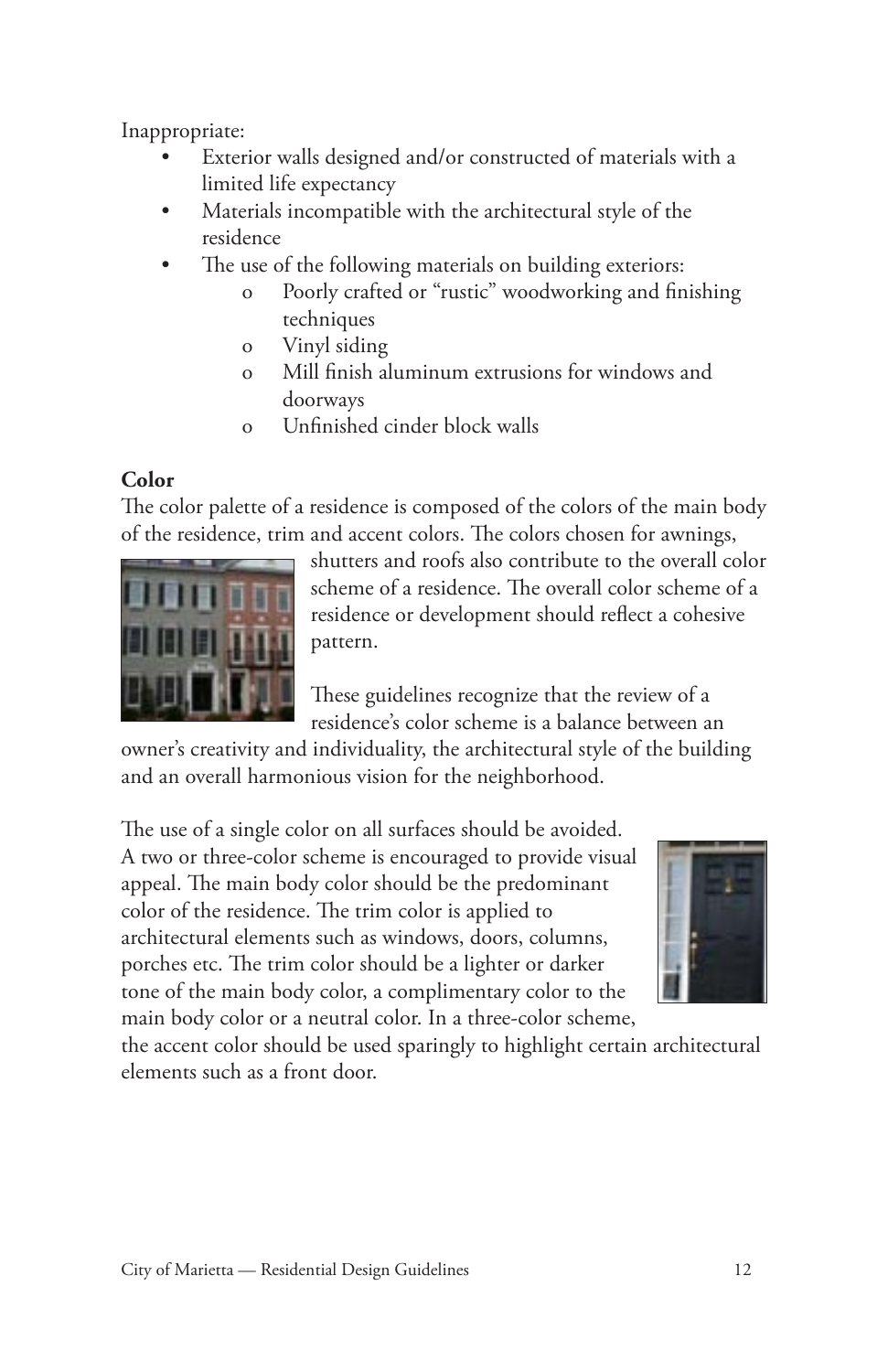Appropriate:

- The number and type of building colors appropriate for and consistent with the architectural style
- Low reflectance exterior colors
- Gutters, downspouts, utility boxes, meters, etc. painted as part of the overall color scheme

Inappropriate:

- Colors that are garish, gaudy, loud, excessive and ostentatious
- Colors that constitute a glaring and unattractive contrast to surrounding residences
- More than three different colors or color shades used on a single residence unless appropriate to the architectural style of the residence
- The use of fluorescent or day glow colors
- Single color schemes. For example using one color on every surface
- Color used to obscure important architectural features

# **Modern Equipment**

Appropriate:

- The location of central air conditioning components as far away from the street as possible and/or out of public view
- Skylights located on a side of the roof with the least visibility from the street
- Utility boxes, meters, etc. located as visually unobtrusively as possible. Where feasible, they should not be visible from the street
- Concealed Wireless Communication Facilities (antennas, satellite dishes, etc.) not visible from any public right-of-way with landscaping

Inappropriate:

- Any modern equipment located in a manner visible from the public right-of-way or on the primary and corner façades
- Awnings made of high-gloss fabrics that appear to be plastic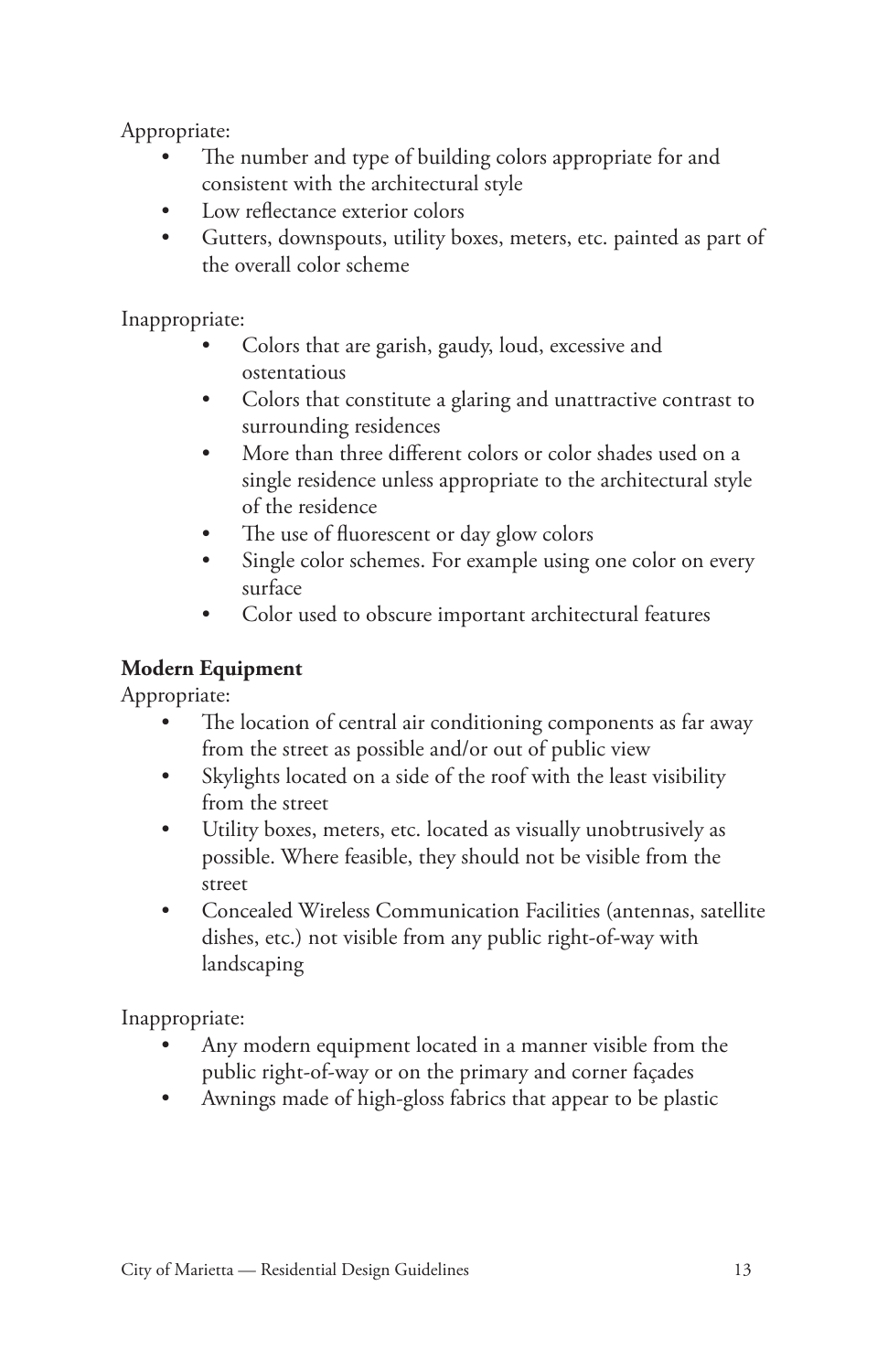# **Lighting**

Lighting and light fixtures should be part of an overall design plan and their design and placement appropriate to the residence to which they will serve. When unlit, lighting fixtures can impact a residence or space through the physical form of the fixture. At night, lighting can create atmosphere through the level of intensity and color of the light emitted.

# Appropriate:

- Light fixtures that are designed to respect, enhance and contribute to the architectural style, detailing and elements of a residence
- Light fixtures that reinforce the overall composition of the façade with regard to color, material, size, scale and shape



Inappropriate:

- Lighting which illuminates adjacent properties
- Light fixtures that do not relate to the structure/site with regard to materials, color, size, scale and style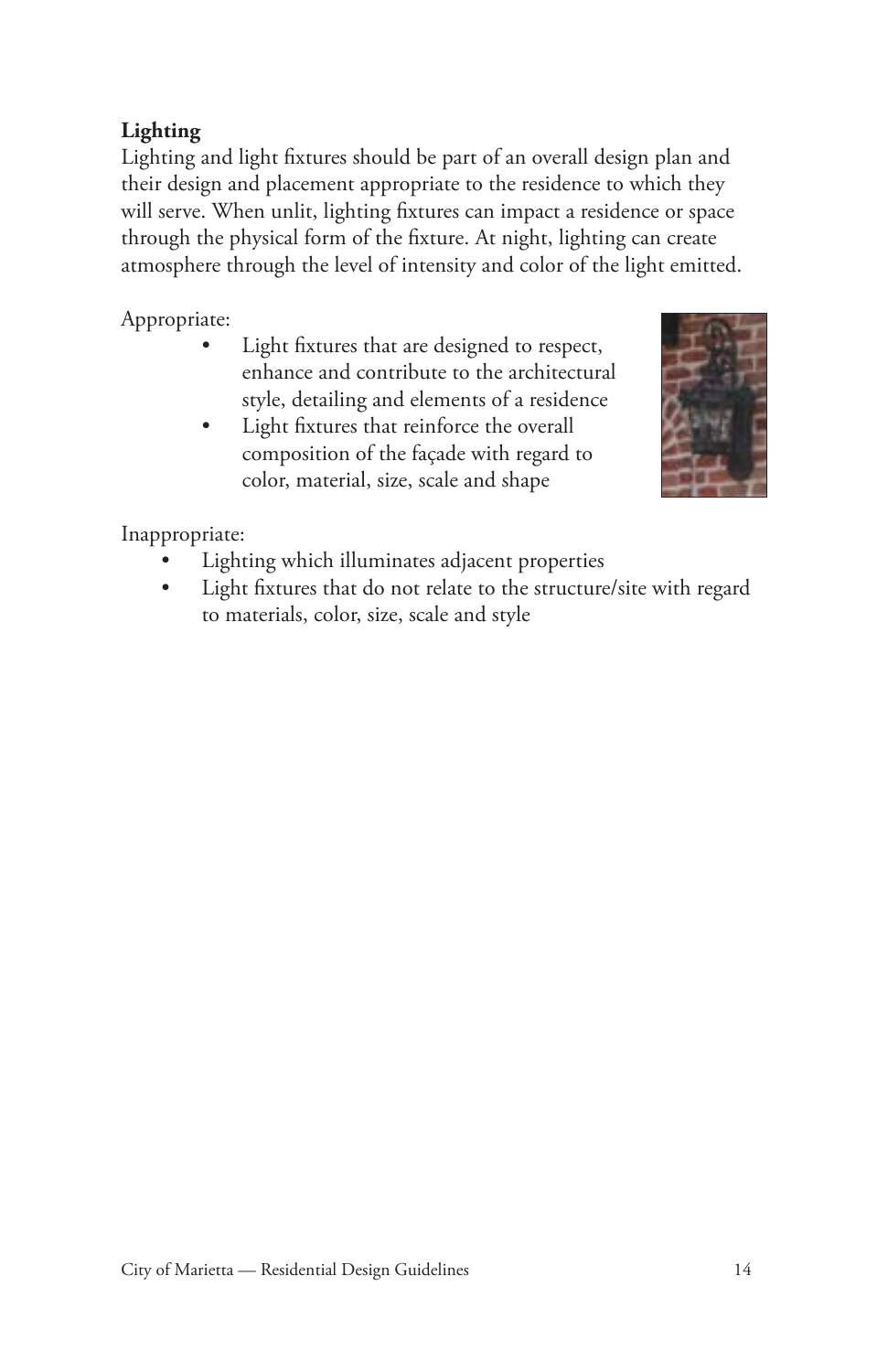For more information on redevelopment or the city of Marietta's Design Guidelines, call the Department of Development Services at 770-794-5717.

#### Receive redevelopment news by e-mail

Subscribe to the city of Marietta's E-News mailing list to receive the latest city news, events, job openings and emergency updates by e-mail. Log on to www.mariettaga.gov to subscribe.